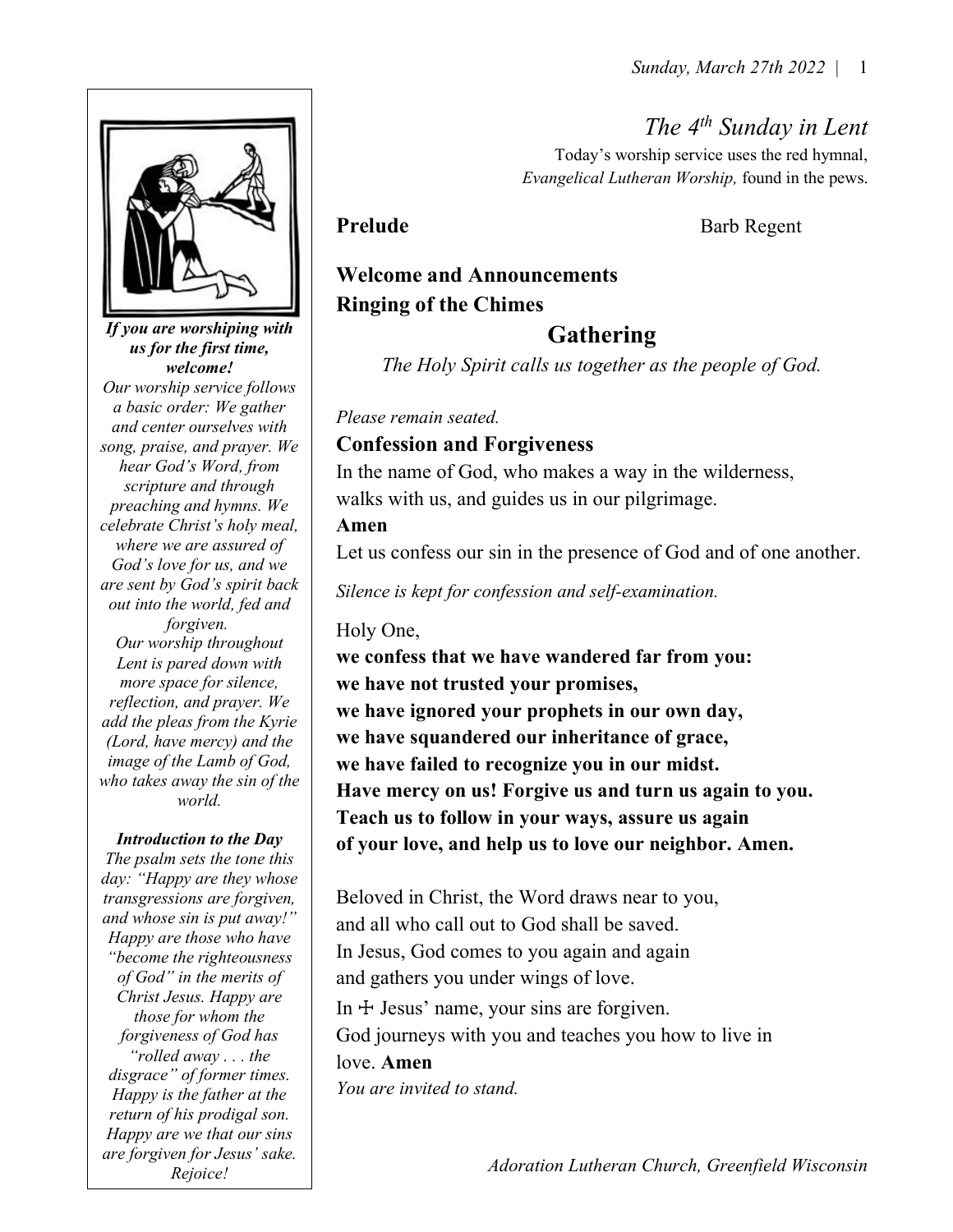# Gathering Hymn ELW #334, Tree of Life and Awesome Mystery, Verses 1, 2, 3, and Lent 4

## Greeting

The grace of our Lord Jesus Christ, the love of God, and the communion of the Holy Spirit be with you all. And also with you.

#### Kyrie



## Prayer of the Day

Let us pray.

Eternal God, your kingdom has broken into our troubled world through the life, death, and resurrection of your Son. Help us to hear your word and obey it. And bring your saving love to fruition in our lives, through Jesus Christ, our Savior and Lord, who lives and reigns with you and the Holy Spirit, one God, now and forever. Amen.

Please be seated.

## Word

God speaks to us in scripture reading, preaching, and song.

# First Reading: Luke 15:1-10

A reading from the gospel of Luke.

<sup>1</sup>Now all the tax collectors and sinners were coming near to listen to [Jesus]. <sup>2</sup>And the Pharisees and the scribes were grumbling and saying, "This fellow welcomes sinners and eats with them."

The first lesson appointed for today, Joshua 5:9-12, is not read in worship. Instead, we hear the first two of Jesus' "lost" parables from Luke 15, setting the scene for the "Lost Father, Lost Son, and Lost Brother" in today's gospel reading.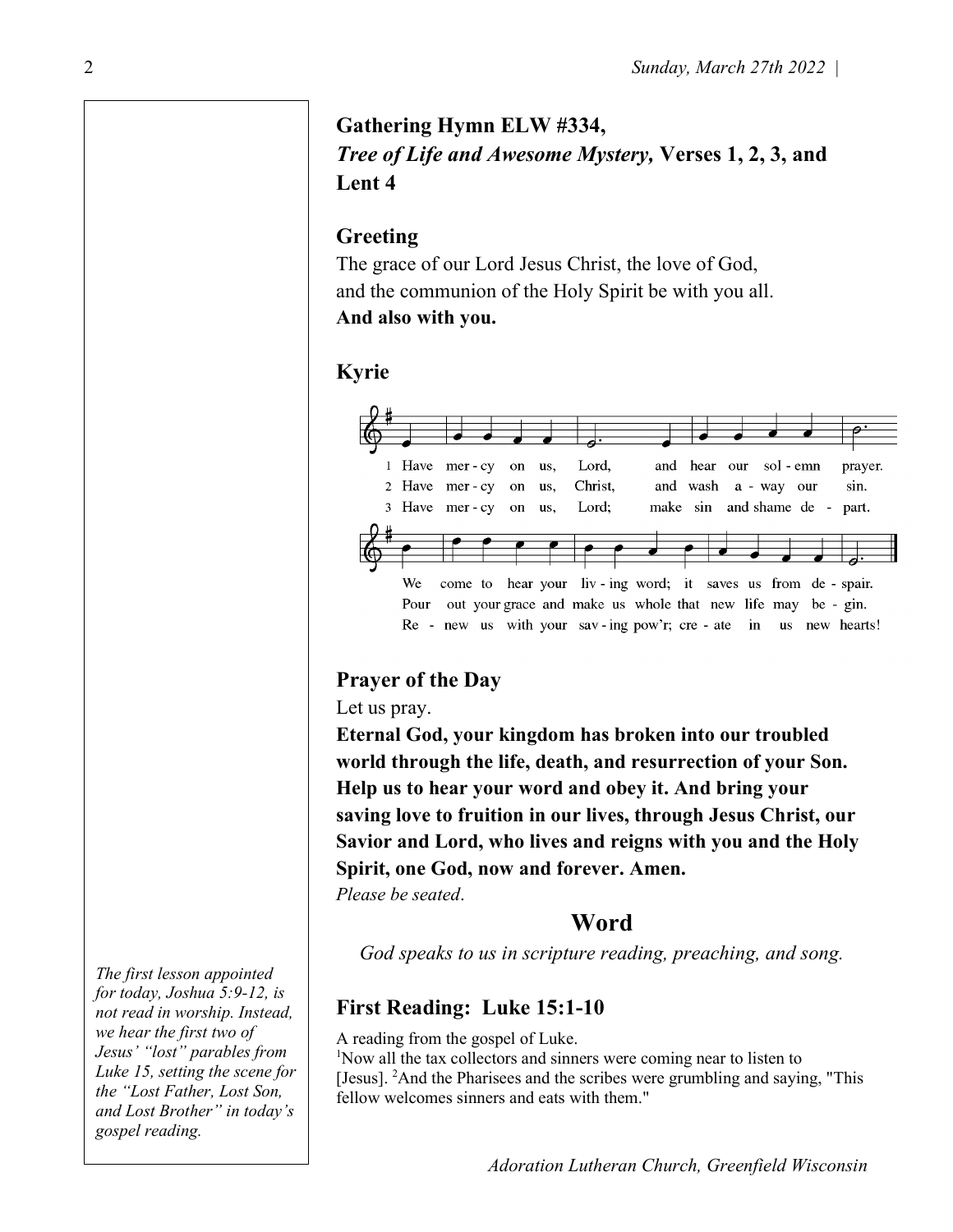<sup>3</sup>So he told them this parable: <sup>4</sup>Which one of you, having a hundred sheep and losing one of them, does not leave the ninety-nine in the wilderness and go after the one that is lost until he finds it? <sup>5</sup>When he has found it, he lays it on his shoulders and rejoices. <sup>6</sup>And when he comes home, he calls together his friends and neighbors, saying to them, 'Rejoice with me, for I have found my sheep that was lost.<sup>'</sup> <sup>7</sup>Just so, I tell you, there will be more joy in heaven over one sinner who repents than over ninety-nine righteous persons who need no repentance.

<sup>8</sup>Or what woman having ten silver coins, if she loses one of them, does not light a lamp, sweep the house, and search carefully until she finds it?  $9$ When she has found it, she calls together her friends and neighbors, saying, 'Rejoice with me, for I have found the coin that I had lost.' <sup>10</sup>Just so, I tell you, there is joy in the presence of the angels of God over one sinner who repents."

The Word of the Lord. Thanks be to God.

## Psalm 32 (sung)



Psalm tone reproduced from Psalter for Worship Year C © 2006 Augsburg Fortress. May be reproduced by permission for local use only.

<sup>1</sup>Happy are they whose transgressions  $\frac{1}{1}$  are forgiven, and whose  $\sin$  is  $\frac{1}{1}$  put away!

#### <sup>2</sup>Happy are they to whom the Lord im-  $\vert$  putes no guilt, and in whose spirit there  $\vert$  is no guile! R

<sup>3</sup>While I held my tongue, my bones with- red away, because of my groaning  $\vert$  all day long.

## ${}^{4}$ For your hand was heavy upon me  ${}^{1}$  day and night; my moisture was dried up as in the  $\frac{1}{1}$  heat of summer.

<sup>5</sup>Then I acknowledged my sin to you, and did not con- $\frac{1}{1}$  ceal my guilt.

 I said, "I will confess my transgressions to the Lord." Then you forgave me the guilt  $\frac{1}{x}$  of my sin.

 $6$ Therefore all the faithful will make their prayers to you in  $\frac{1}{2}$  time of trouble;

when the great waters overflow, they  $\frac{1}{2}$  shall not reach them.

 $7$ You are my hiding-place; you preserve  $\frac{1}{2}$  me from trouble; you surround me with shouts <sup>|</sup> of deliverance.

 $8$ "I will instruct you and teach you in the way that  $\frac{1}{2}$  you should go;

Psalm 32 contains many images related to Israel's liberation through Passover. The great waters did not overwhelm us (v. 6). We are guided by God (v. 8). At today's feast, we rejoice in God's mercy (v. 11). Walter Brueggemann writes this psalm concludes that "for the living of a full life, there is nothing like being forgiven."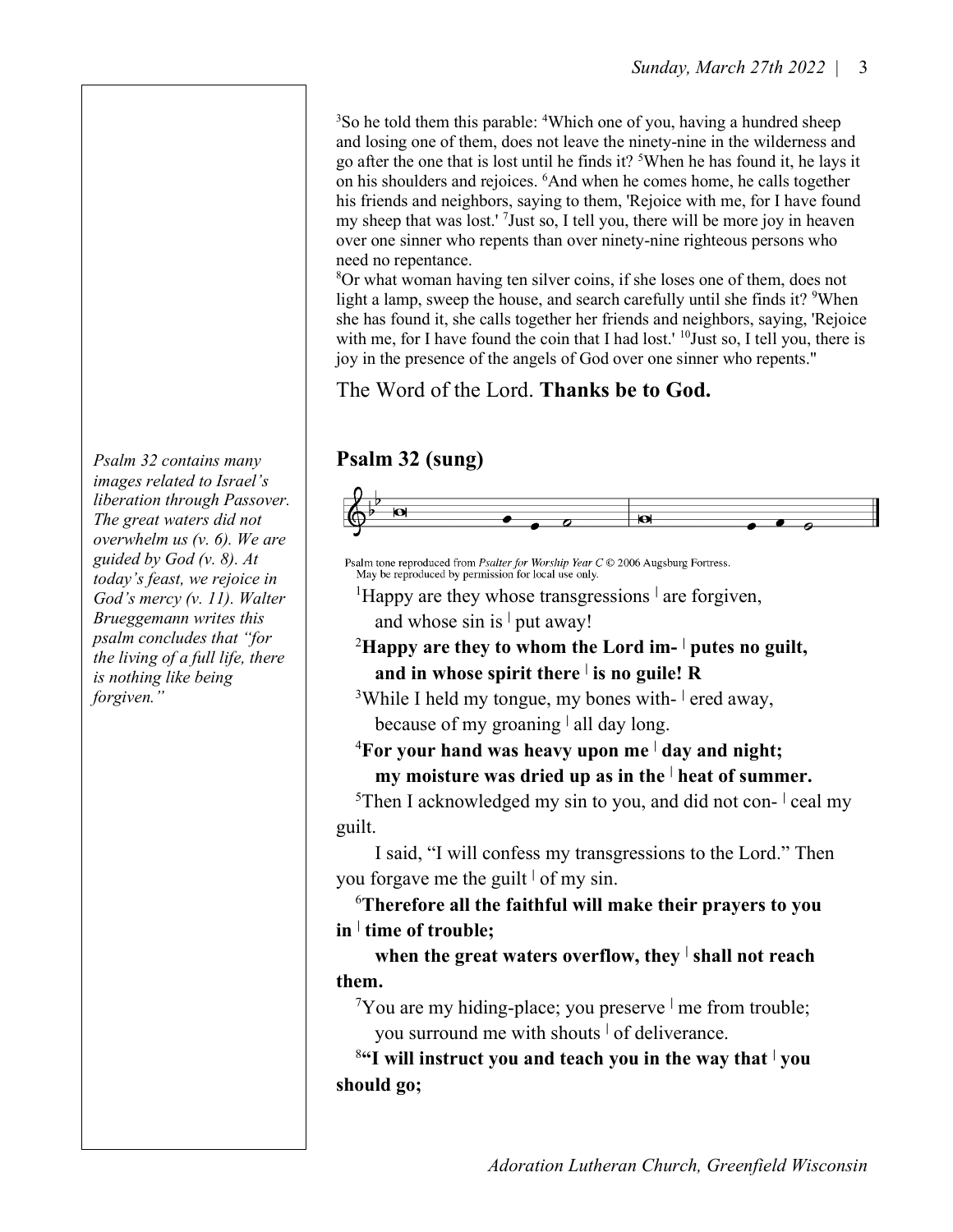One way to describe the gospel is the promise that in Christ everything is transformed into newness. All mistakes, all deliberate sins, all old history is reconciled with Christ's resurrection. This is Paul's strong message to the congregation in the city of Corinth.

Young people are called forward for an age-specific reflection.

As we "bury the Alleluia," our Lenten acclamation uses the theme of God's character as described in the Hebrew Bible—"Slow to anger and abounding in steadfast love."

## I will guide you  $\frac{1}{1}$  with my eye.

<sup>9</sup>Do not be like horse or mule, which have no  $\perp$  understanding; who must be fitted with bit and bridle, or else they will  $\vert$  not stay near you."

## $^{10}$ Great are the tribulations  $\frac{1}{10}$  of the wicked;

but mercy embraces those who trust  $\vert$  in the Lord.

<sup>11</sup>Be glad, you righteous, and rejoice  $\frac{1}{1}$  in the Lord; shout for joy, all who are  $\vert$  true of heart.

# Second Reading: 2 Corinthians 5:16-21

A reading from Paul's second letter to the Corinthians.

 $16$  From now on, therefore, we regard no one from a human point of view; even though we once knew Christ from a human point of view, we know him no longer in that way. 17So if anyone is in Christ, there is a new creation: everything old has passed away; see, everything has become new! <sup>8</sup>All this is from God, who reconciled us to himself through Christ, and has given us the ministry of reconciliation; 19that is, in Christ God was reconciling the world to himself, not counting their trespasses against them, and entrusting the message of reconciliation to us. <sup>20</sup>So we are ambassadors for Christ, since God is making his appeal through us; we entreat you on behalf of Christ, be reconciled to God. 21For our sake he made him to be sin who knew no sin, so that in him we might become the righteousness of God.

The Word of the Lord. Thanks be to God.

# Children's Time

You are invited to stand.

## Gospel Acclamation

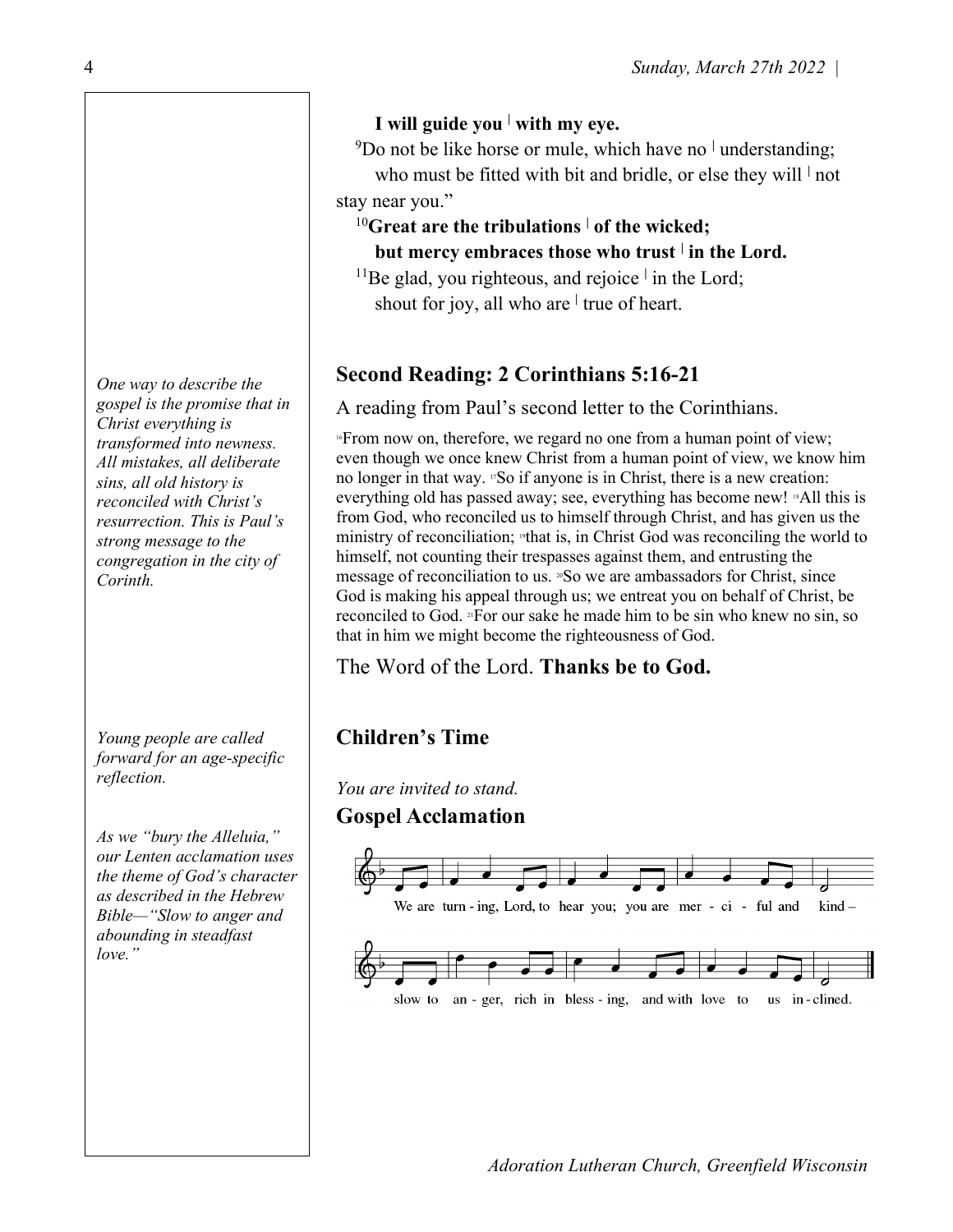Jesus tells a parable about a son who ponders his father's love only after he has spurned it. The grace he receives is beyond his hopes. That same grace is a crisis for an older brother who believes it is his obedience that has earned his place in the father's home.

## Gospel: Luke 15: 1-3, 11b-32

The Holy Gospel according to Luke. Glory to you, O Lord. <sup>1</sup>Now all the tax collectors and sinners were coming near to listen to [Jesus.] <sup>2</sup>And the Pharisees and the scribes were grumbling and saying, "This fellow welcomes sinners and eats with them."

<sup>3</sup>So he told them this [last] parable: <sup>11b\*</sup>There was a man who had two sons. <sup>12</sup>The younger of them said to his father, 'Father, give me the share of the property that will belong to me.' So he divided his property between them. <sup>13</sup>A few days later the younger son gathered all he had and traveled to a distant country, and there he squandered his property in dissolute living. <sup>14</sup>When he had spent everything, a severe famine took place throughout that country, and he began to be in need.  $15S$  he went and hired himself out to one of the citizens of that country, who sent him to his fields to feed the pigs. <sup>16</sup>He would gladly have filled himself with the pods that the pigs were eating; and no one gave him anything. <sup>17</sup>But when he came to himself he said, 'How many of my father's hired hands have bread enough and to spare, but here I am dying of hunger!  $^{18}$ I will get up and go to my father, and I will say to him, "Father, I have sinned against heaven and before you; <sup>19</sup>I am no longer worthy to be called your son; treat me like one of your hired hands."<sup>, 20</sup>So he set off and went to his father. But while he was still far off, his father saw him and was filled with compassion; he ran and put his arms around him and kissed him. <sup>21</sup>Then the son said to him, 'Father, I have sinned against heaven and before you; I am no longer worthy to be called your son.' <sup>22</sup>But the father said to his slaves, 'Quickly, bring out a robe—the best one—and put it on him; put a ring on his finger and sandals on his feet. <sup>23</sup>And get the fatted calf and kill it, and let us eat and celebrate;  $^{24}$  for this son of mine was dead and is alive again; he was lost and is found!' And they began to celebrate.

<sup>25"</sup>Now his elder son was in the field; and when he came and approached the house, he heard music and dancing. <sup>26</sup>He called one of the slaves and asked what was going on. <sup>27</sup>He replied, 'Your brother has come, and your father has killed the fatted calf, because he has got him back safe and sound.<sup>' 28</sup>Then he became angry and refused to go in. His father came out and began to plead with him. <sup>29</sup>But he answered his father, 'Listen! For all these years I have been working like a slave for you, and I have never disobeyed your command; yet you have never given me even a young goat so that I might celebrate with my friends.  $30$ But when this son of yours came back, who has devoured your property with prostitutes, you killed the fatted calf for him!' <sup>31</sup>Then the father said to him, 'Son, you are always with me, and all that is mine is yours.  $32$ But we had to celebrate and rejoice, because this brother of yours was dead and has come to life; he was lost and has been found.'"

The gospel of the Lord. Praise to You, O Christ.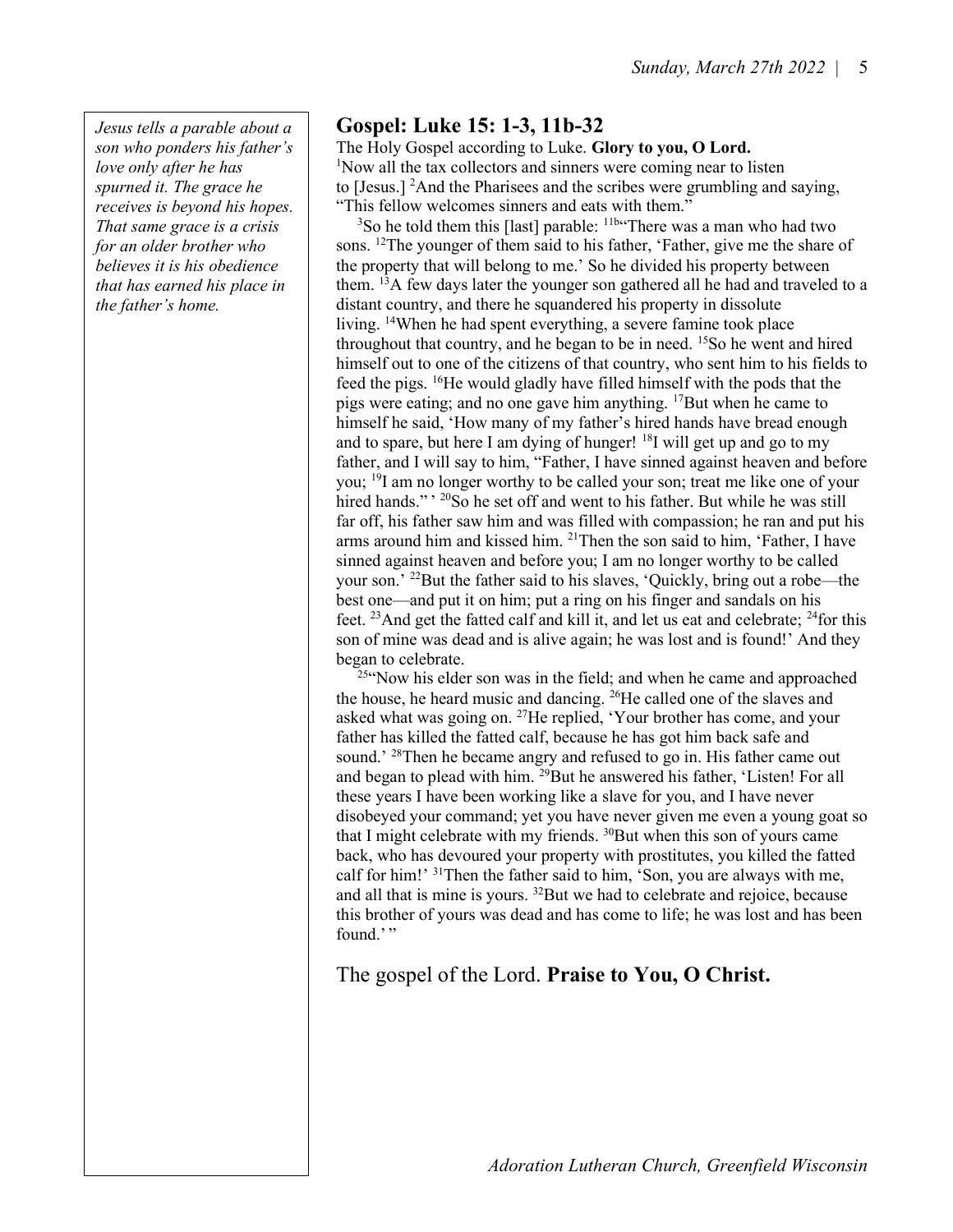#### Sermon

## Hymn of the Day ELW #606, Our Father, We Have Wandered

Apostles' Creed

I believe in God, the Father almighty, creator of heaven and earth.

I believe in Jesus Christ, God's only Son, our Lord, who was conceived by the Holy Spirit, born of the virgin Mary, suffered under Pontius Pilate,

was crucified, died, and was buried; he descended to the dead.\*

On the third day he rose again;

he ascended into heaven, he is seated at the right hand of the Father, and he will come to judge the living and the dead. I believe in the Holy Spirit, the holy catholic church, the communion of saints, the forgiveness of sins,

the resurrection of the body, and the life everlasting. Amen.

# Prayers of Intercession

In Christ Jesus we meet the God who knows our weakness and bears the wounds of the world. Therefore, let us be bold as we pray, trusting that God draws near to those in any kind of need.

After each petition is read, name your specific prayers for the petition aloud or in the silence of your hearts.

We pray for the church: Add your prayers for its leaders, mission, and unity. Turn our hearts toward our neighbors in love and toward the world in mercy. Hear us, O God, your mercy is great.

We pray for the earth: Name your prayers for creation. Bring new life from decay and repair what has been damaged from misuse or neglect. Hear us, O God, your mercy is great.

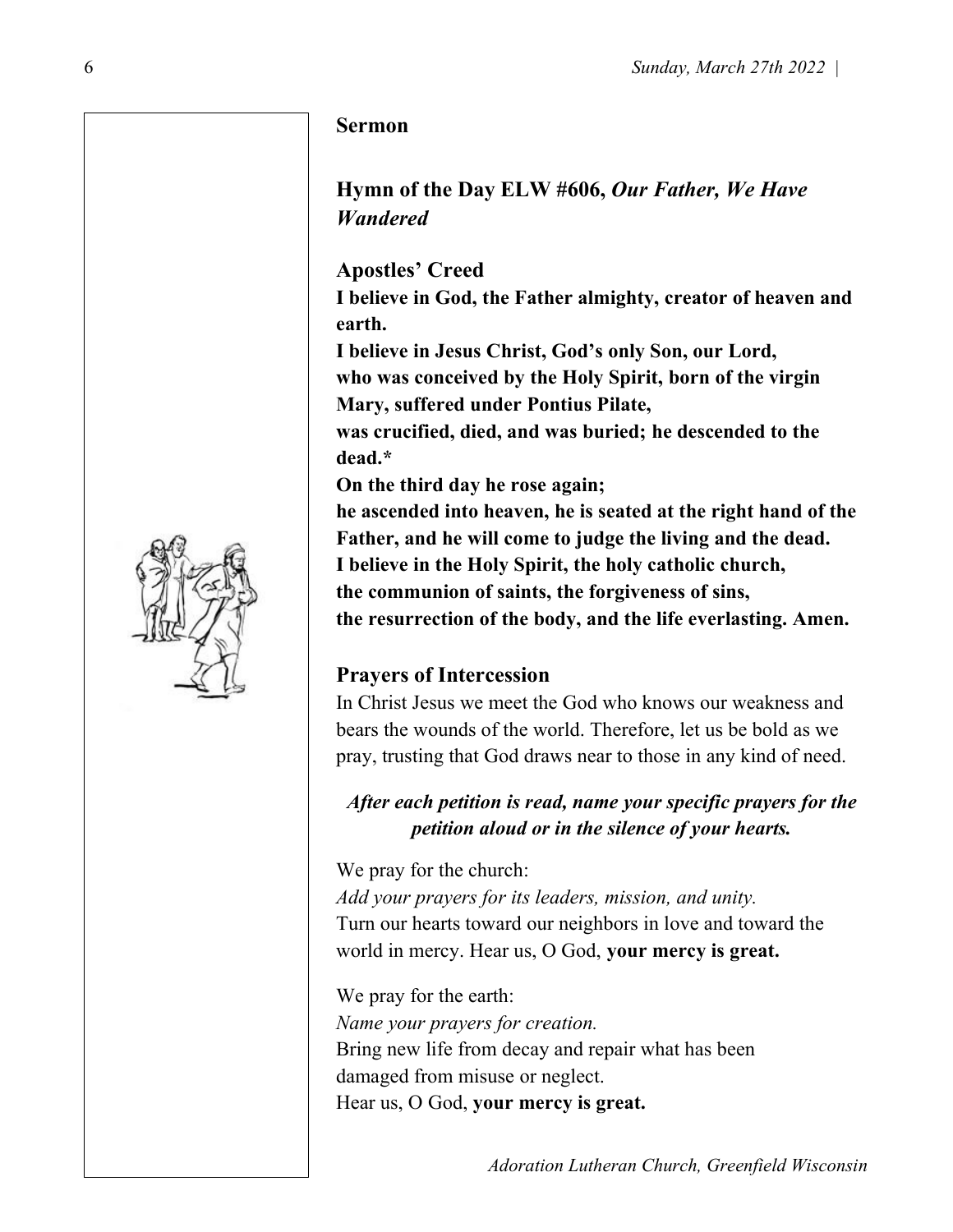#### We lift up in prayer:

For all in crisis as Russia's invasion of Ukraine continues; For those wrestling with Long Covid, for Covid researchers, for all those preparing now for the rise of future variants; For our Jewish siblings, recently having celebrated Purim.

Dick Voegeli; Kathy Imp; Dick Kaquatosh; John Imp; Jan Rinderle; Pat (cousin of Donna Babilius); Lindsay Pelaez (niece of Tim and Katie Schmidt); Betty Wing; Joani Bettin; Joyce Weinert; Darlene Witkowiak; Bob Bauer; SEPKeith (Sandy Eigner's brother-in-law); Bill (friend of the Lazaris family); Jeremy (nephew of Tom Nowakowski); Karen (Sandy Ringwall's sister); Susan (daughter of Darlene Witkowiak); Caroline (daughter of Jill Lindberg); Scott and Debbie (family of Margaret Duris); Jerry Pritcher (friend of Crystal Januchowski); Shelby (friend of Crystal); and the Daniels family, specifically Taylor.

We pray for the nations:

Name your prayers for countries and conflicts and peoples. Heal all lands afflicted by sins of greed, pride, and violence, that your ways of peacemaking and unity may prevail throughout the world. Hear us, O God, your mercy is great.

We pray for all who are in need, especially those we love. Name your prayers for healing and wholeness Send your compassion to those who are weighed down by sickness, grief, or guilt, that they might receive new life and the encouragement of your steadfast love. Hear us, O God, your mercy is great.

We pray for this assembly:

Name your prayers for Adoration and the faith of our partners and community.

Guide us through this time of Lent, that all we do would spring from your mercy, revealing the treasure of your presence. Hear us, O God, your mercy is great.

With thanksgiving we remember all who have died in your mercy.

Name those saints who have recently died and those important to our faith and lives.

Strengthen us to face our mortality with humility, and to trust in your promise of resurrection.

Hear us, O God, your mercy is great.

O loving God, you know the needs of all the world. By your Spirit, grant that we—having turned to you in prayer—now might turn to one another in peace. Help us tend and keep what you have made, and love our neighbor with the love of Jesus, in whose name we pray. Amen.

## Peace

The peace of Christ be with you always. And also with you.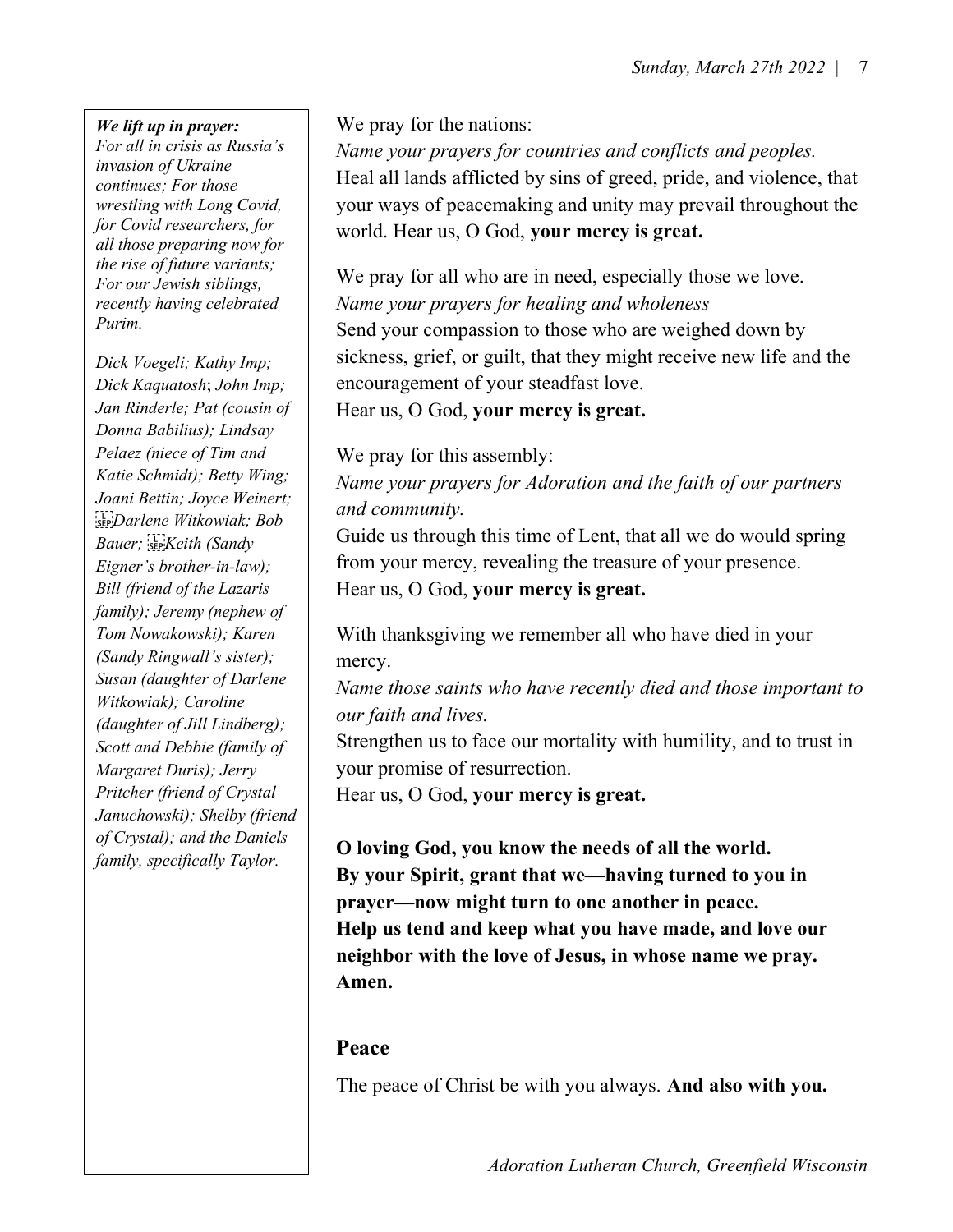# Meal

God feeds us with the presence of Jesus Christ.

# Preparation Prayer

Let us pray. God our provider, you have not fed us with bread alone, but with words of grace and life. Bless us and these your gifts, which we receive from your bounty, through Jesus Christ our Lord. Amen

# Eucharistic Prayer

Holy God, our living Water and our merciful Guide: Together with rivers and seas, wells and springs, we bless and magnify you. You led your people Israel through the desert, and provided them water from the rock.

We praise you for Christ, our Rock and our Water, who joined us in our desert, pouring out his life for the world.

## Words of Institution

Remembering, therefore, his life, death, and resurrection, we await your salvation for all this thirsty world. Pour out your Spirit on this holy food and on all the baptized gathered for this feast: wash away our sin, that we may be revived for our journey by the love of Christ. Through him all glory and honor is yours, Almighty Father, with

the Holy Spirit, in your holy Church, both now and forever. Amen

# Lord's Prayer

Gathered into one by the Holy Spirit, let us pray as Jesus taught us.

Our Father, who art in heaven, hallowed be thy name, thy kingdom come, thy will be done, on earth as it is in heaven.

Give us this day our daily bread; and forgive us our trespasses, as we forgive those who trespass against us; and lead us not into temptation, but deliver us from evil.

#### All are welcome at Christ's table, and at Adoration!

Jesus himself welcomes all to the Lord's Supper.

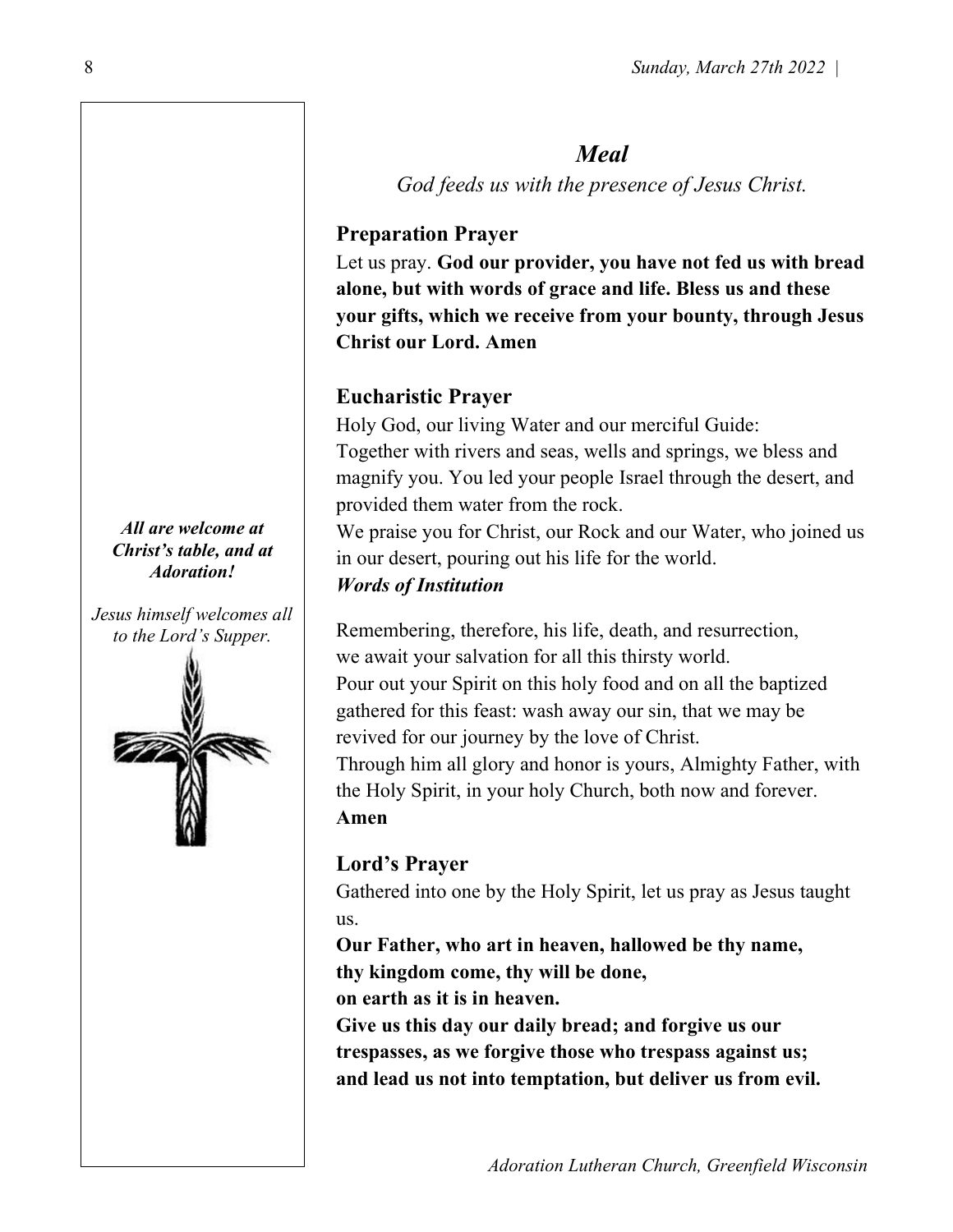The Lamb of God, or Agnus Dei, comes from references in John 1:29 and the book of Revelation. In scripture, Jesus is often described as a young lamb not out of affection, but for the sacrificial and atoning nature of Christ's death. Christ's "Lamb Power" also stands in opposition to the "Lion" of the Roman Empire, who will crucify him.

Children are welcome to come forward, either to receive a blessing or to receive Holy Communion.

Here at Adoration, we practice "Open Communion," which means we welcome anyone to receive bread and wine, Christ's body and blood, the grace-filled gift of God. Jesus loves everyone and welcomes everyone to his table of grace and peace.

We come forward to receive the elements today. Bring your offering and place it in the basket near the baptismal font. Please receive the elements and take them back to your pew before eating and drinking.

Refuse may be placed in the baskets as you depart worship.

For thine is the kingdom, and the power, and the glory, forever and ever. Amen.

Please be seated. Invitation to Communion

## Lamb of God

Please wait to come forward for Holy Communion until we have completed singing the "Lamb of God."



## Communion

Communion Music (Background Music Only) ELW #500, Now We Remain

# Post-Communion Blessing

## Prayer After Communion

Let us pray.

Compassionate God, you have fed us with the bread of heaven. Sustain us in our Lenten pilgrimage: May our fasting be hunger for justice; our alms, a making of

peace; and our prayer, the song of grateful hearts, through Jesus Christ, our Savior and Lord. Amen

## Sending

God blesses us and sends us in mission to the world.